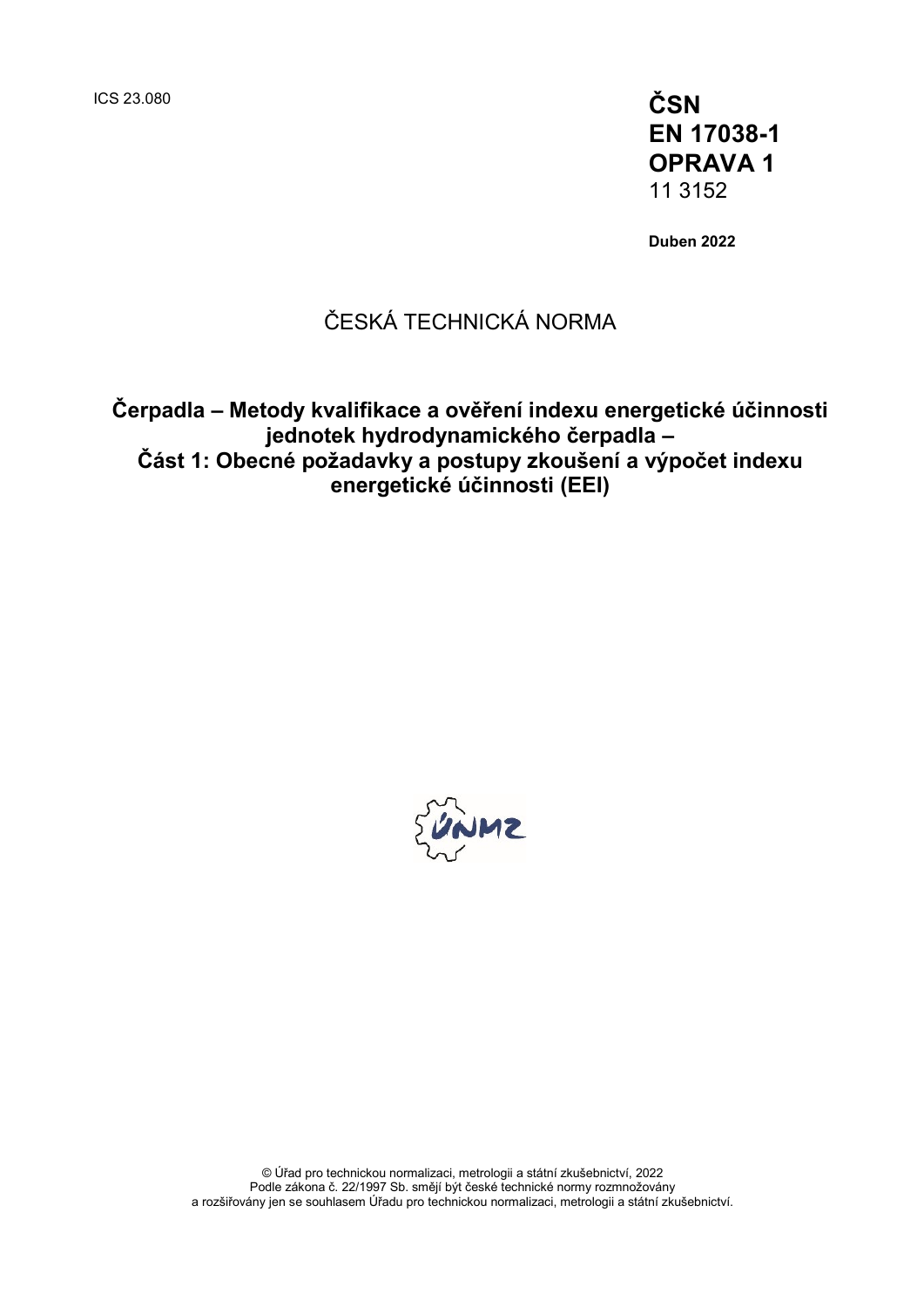# EUROPEAN STANDARD NORME EUROPÉENNE EUROPÄISCHE NORM

# **EN 17038-1:2019/AC**

October 2021

**ICS** 23.080

English version

Pumps - Methods of qualification and verification of the Energy Efficiency Index for rotodynamic pump units - Part 1: General requirements and procedures for testing and calculation of Energy Efficiency Index (EEI)

Pompes - Méthodes de qualification et de vérification de l'indice de rendement énergétique des groupes motopompes rotodynamiques - Partie 1 : Exigences générales et procédures d'essai et de calcul de l'indice de rendement énergétique (EEI)

Pumpen - Methoden zur Qualifikation und Verifikation des Energieeffizienzindexes für Kreiselpumpen - Teil 1: Allgemeine Anforderungen und Vorgehensweisen zur Prüfung und Berechnung des Energieeffizienzindexes (EEI)

This corrigendum becomes effective on 13 October 2021 for incorporation in the official English version of the EN.



EUROPEAN COMMITTEE FOR STANDARDIZATION COMITÉ EUROPÉEN DE NORMALISATION EUROPÄISCHES KOMITEE FÜR NORMUNG

#### **CEN-CENELEC Management Centre: Rue de la Science 23, B-1040 Brussels**

© 2021 CEN All rights of exploitation in any form and by any means reserved worldwide for CEN national Members. Tous droits d'exploitation sous quelque forme et de quelque manière que ce soit réservés dans le monde entier aux membres nationaux du CEN. Alle Rechte der Verwertung, gleich in welcher Form und in welchem Verfahren, sind weltweit den nationalen Mitgliedern von CEN vorbehalten.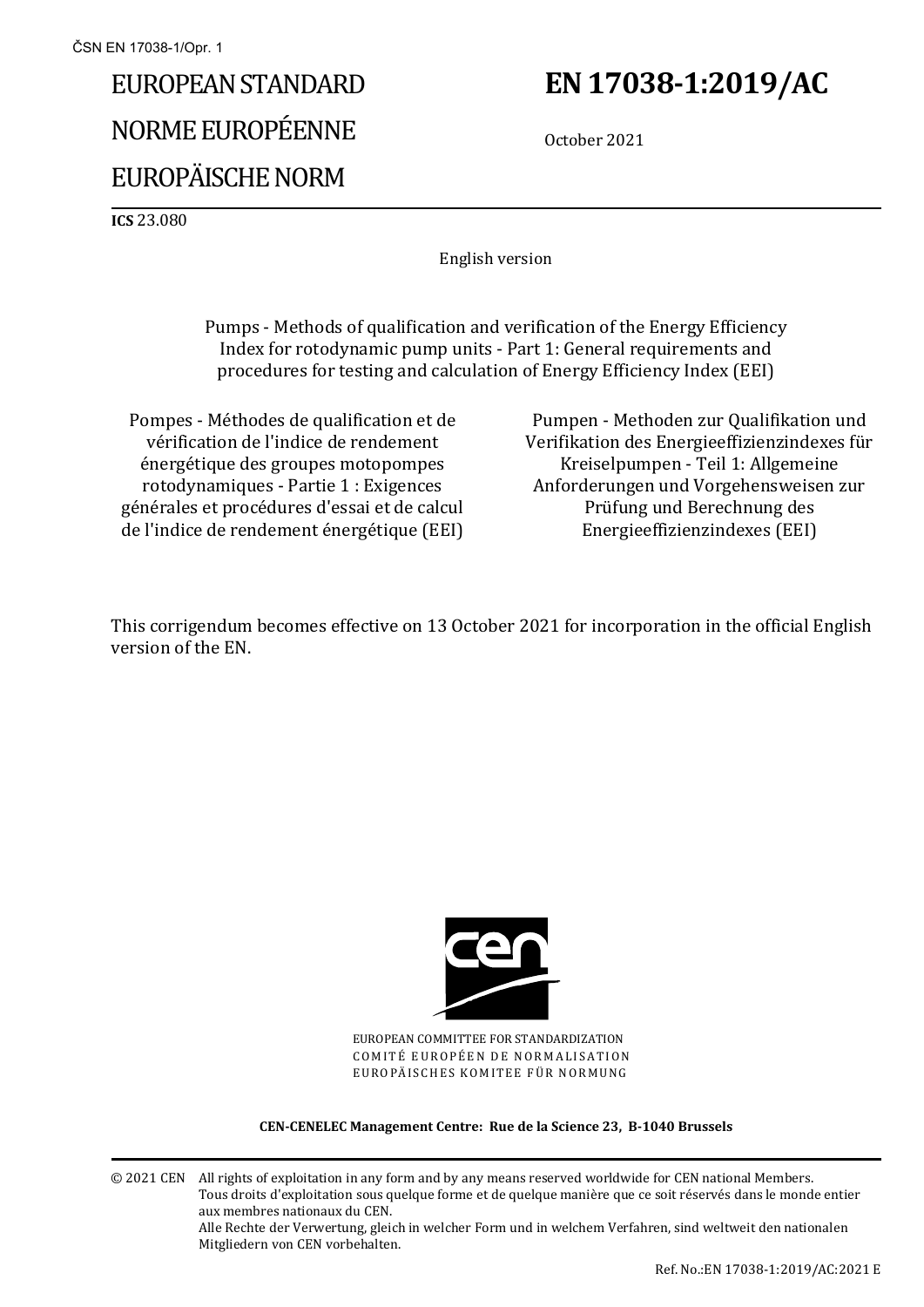## **1 Modification to Annex A**

*In Annex A, text after Figure A.3, 2nd paragraph, add at the end of the main sentence* "the smaller" *to read:*.

"Generally, the width of the confidence interval is the smaller:

— the smaller the performance scatter within the pump unit type population is (what requires good manufacturing quality, small manufacturing tolerances).

In the case of sample tests the width of the confidence interval is the smaller:

- the smaller the measurement uncertainties of the tests on the sample pump units are (this requires high accuracy of measuring equipment and small random errors, Annex D),
- the larger the number *M* of tested sample pump units is, see Annex B.

In case the semi-analytical models are applied, the confidence interval is smaller:

— the smaller the model errors of the applied models are (what depends on the type of the models, see specific parts of this standard).

Two possibilities to determine – based on tests as described in the subsequent parts of this standard on sample pump units - the confidence interval of the mean *EEI*-value for a pump unit type are described in detail in Annex B.".

### **2 Modification to C.2**

*Replace the sentence before Formula (C.3) and Formula (C.3) with the following:*

"Formula (C.3) can be written as:

$$
p(Z) = \frac{1}{\sqrt{2\pi}} \cdot \exp\left(-\frac{Z^2}{2}\right) \tag{C.3}
$$

".